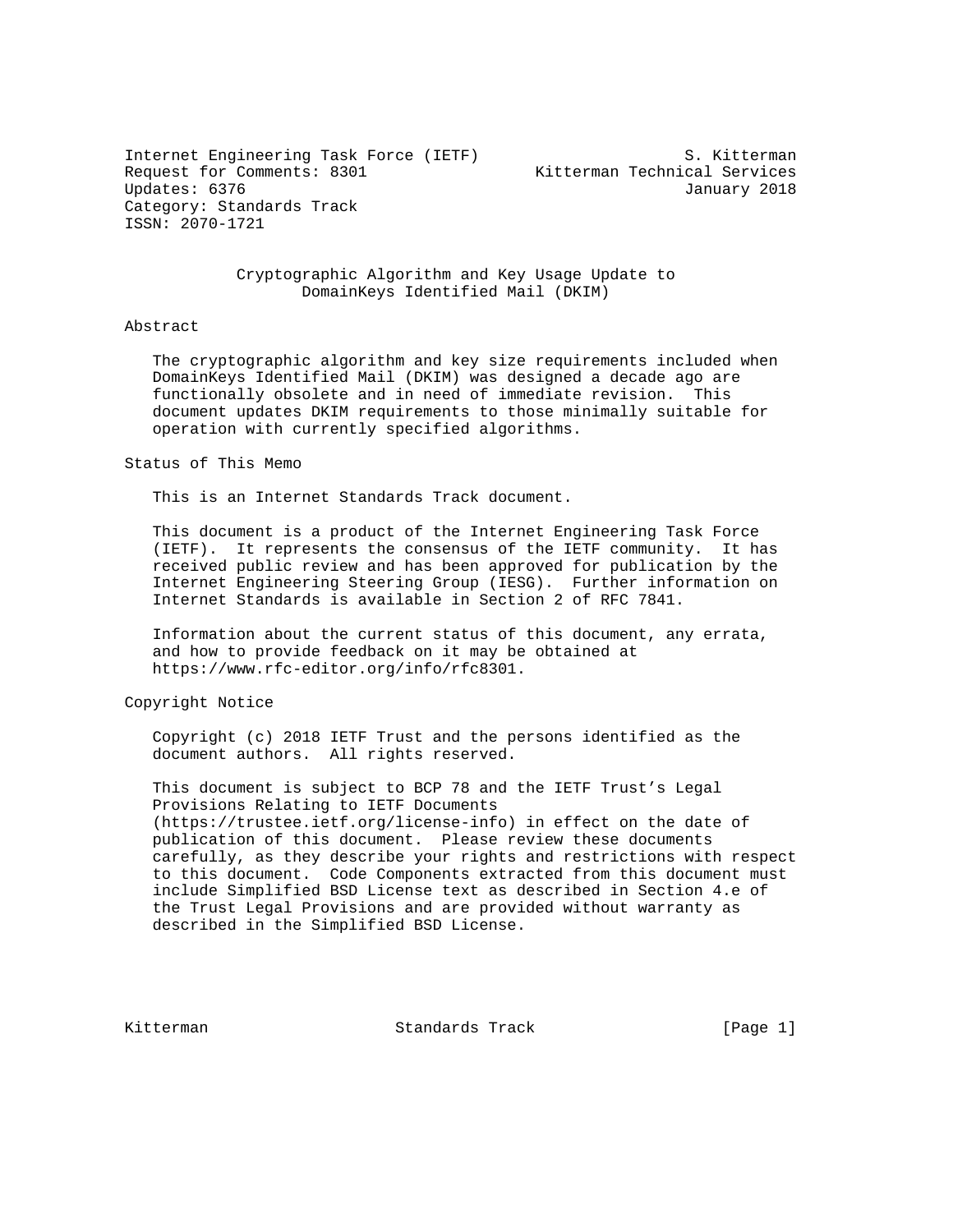Table of Contents

| Introduction $\ldots \ldots \ldots \ldots \ldots \ldots \ldots \ldots$ |                |
|------------------------------------------------------------------------|----------------|
|                                                                        | 2              |
| 3. Updates to DKIM Signing and Verification Requirements               | $\mathcal{R}$  |
| 3.1. Signing and Verification Algorithms                               | $\mathcal{R}$  |
|                                                                        | $\mathcal{R}$  |
|                                                                        | $\overline{3}$ |
| 5.                                                                     | 4              |
|                                                                        | 4              |
| 6.1. Normative References                                              | 4              |
| 6.2. Informative References                                            | $\overline{4}$ |
|                                                                        | 5              |
| Author's Address                                                       | 5              |
|                                                                        |                |

### 1. Introduction

 DKIM [RFC6376] signs email messages by creating hashes of the message headers and content and signing the header hash with a digital signature. Message recipients fetch the signature verification key from the DNS where it is stored in a TXT record.

 The defining documents, RFC 6376 [RFC6376] and its predecessors, specify a single signing algorithm, RSA [RFC8017], and recommend key sizes of 1024 to 2048 bits (but require verification of 512-bit keys). As discussed in US-CERT Vulnerability Note VU#268267 [VULNOTE], the operational community has recognized that shorter keys compromise the effectiveness of DKIM. While 1024-bit signatures are common, stronger signatures are not. Widely used DNS configuration software places a practical limit on key sizes, because the software only handles a single 256-octet string in a TXT record, and RSA keys significantly longer than 1024 bits don't fit in 256 octets.

 Due to the recognized weakness of the SHA-1 hash algorithm (see [RFC6194]) and the wide availability of the SHA-256 hash algorithm (it has been a required part of DKIM [RFC6376] since it was originally standardized in 2007), the SHA-1 hash algorithm MUST NOT be used. This is being done now to allow the operational community time to fully shift to SHA-256 in advance of any SHA-1-related crisis.

2. Conventions Used in This Document

 The key words "MUST", "MUST NOT", "REQUIRED", "SHALL", "SHALL NOT", "SHOULD", "SHOULD NOT", "RECOMMENDED", "NOT RECOMMENDED", "MAY", and "OPTIONAL" in this document are to be interpreted as described in BCP 14 [RFC2119] [RFC8174] when, and only when, they appear in all capitals, as shown here.

Kitterman **Standards Track** (Page 2)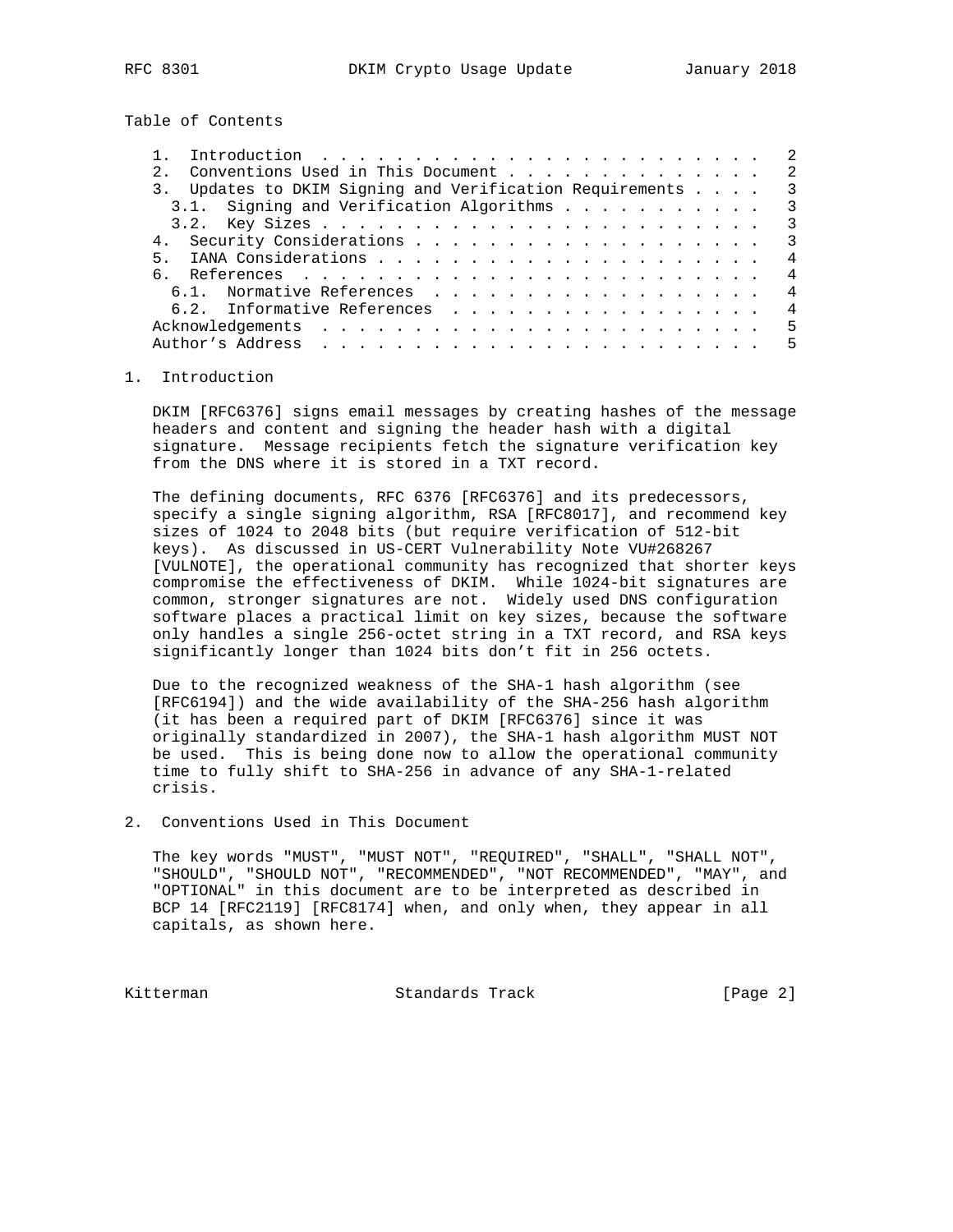- 
- 3. Updates to DKIM Signing and Verification Requirements

This document updates [RFC6376] as follows:

- o Section 3.1 of this document updates Section 3.3 of [RFC6376].
- o Section 3.2 of this document updates Section 3.3.3 of [RFC6376].
- o The algorithm described in Section 3.3.1 of [RFC6376] is now historic and no longer used by DKIM.

Sections 3.3.2 and 3.3.4 of [RFC6376] are not affected.

3.1. Signing and Verification Algorithms

 DKIM supports multiple digital signature algorithms. Two algorithms are defined by this specification at this time: rsa-sha1 and rsa-sha256. Signers MUST sign using rsa-sha256. Verifiers MUST be able to verify using rsa-sha256. rsa-sha1 MUST NOT be used for signing or verifying.

 DKIM signatures identified as having been signed with historic algorithms (currently, rsa-sha1) have permanently failed evaluation as discussed in Section 3.9 of [RFC6376].

3.2. Key Sizes

 Selecting appropriate key sizes is a trade-off between cost, performance, and risk. Since short RSA keys more easily succumb to off-line attacks, Signers MUST use RSA keys of at least 1024 bits for all keys. Signers SHOULD use RSA keys of at least 2048 bits. Verifiers MUST be able to validate signatures with keys ranging from 1024 bits to 4096 bits, and they MAY be able to validate signatures with larger keys. Verifier policies can use the length of the signing key as one metric for determining whether a signature is acceptable. Verifiers MUST NOT consider signatures using RSA keys of less than 1024 bits as valid signatures.

 DKIM signatures with insufficient key sizes (currently, rsa-sha256 with less than 1024 bits) have permanently failed evaluation as discussed in Section 3.9 of [RFC6376].

4. Security Considerations

 This document does not change the Security Considerations of [RFC6376]. It reduces the risk of signature compromise due to weak cryptography. The SHA-1 risks discussed in Section 3 of [RFC6194] are resolved due to rsa-sha1 no longer being used by DKIM.

Kitterman Standards Track [Page 3]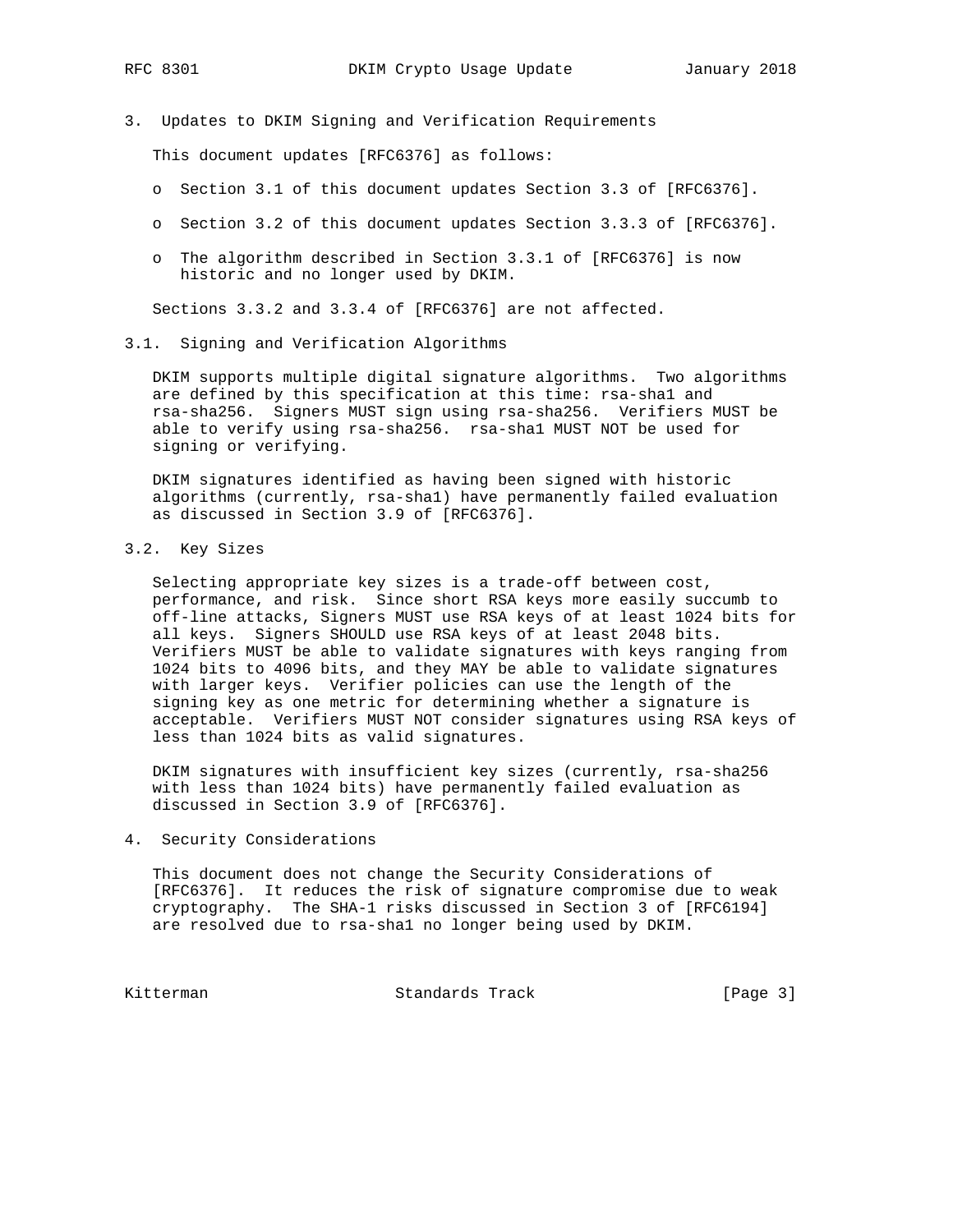# 5. IANA Considerations

 IANA has updated the Reference and Status fields of the "sha1" registration in the "DKIM Hash Algorithms" registry. The registration now appears as follows:

| Type   Reference                      | Status |  |
|---------------------------------------|--------|--|
| shal   [RFC6376] [RFC8301]   historic |        |  |

## 6. References

- 6.1. Normative References
	- [RFC2119] Bradner, S., "Key words for use in RFCs to Indicate Requirement Levels", BCP 14, RFC 2119, DOI 10.17487/RFC2119, March 1997, <https://www.rfc-editor.org/info/rfc2119>.
	- [RFC6376] Crocker, D., Ed., Hansen, T., Ed., and M. Kucherawy, Ed., "DomainKeys Identified Mail (DKIM) Signatures", STD 76, RFC 6376, DOI 10.17487/RFC6376, September 2011, <https://www.rfc-editor.org/info/rfc6376>.
	- [RFC8017] Moriarty, K., Ed., Kaliski, B., Jonsson, J., and A. Rusch, "PKCS #1: RSA Cryptography Specifications Version 2.2", RFC 8017, DOI 10.17487/RFC8017, November 2016, <https://www.rfc-editor.org/info/rfc8017>.
	- [RFC8174] Leiba, B., "Ambiguity of Uppercase vs Lowercase in RFC 2119 Key Words", BCP 14, RFC 8174, DOI 10.17487/RFC8174, May 2017, <https://www.rfc-editor.org/info/rfc8174>.

### 6.2. Informative References

- [RFC6194] Polk, T., Chen, L., Turner, S., and P. Hoffman, "Security Considerations for the SHA-0 and SHA-1 Message-Digest Algorithms", RFC 6194, DOI 10.17487/RFC6194, March 2011, <https://www.rfc-editor.org/info/rfc6194>.
- [VULNOTE] US-CERT, "Vulnerability Note VU#268267: DomainKeys Identified Mail (DKIM) Verifiers may inappropriately convey message trust", October 2012, <http://www.kb.cert.org/vuls/id/268267>.

Kitterman Standards Track [Page 4]